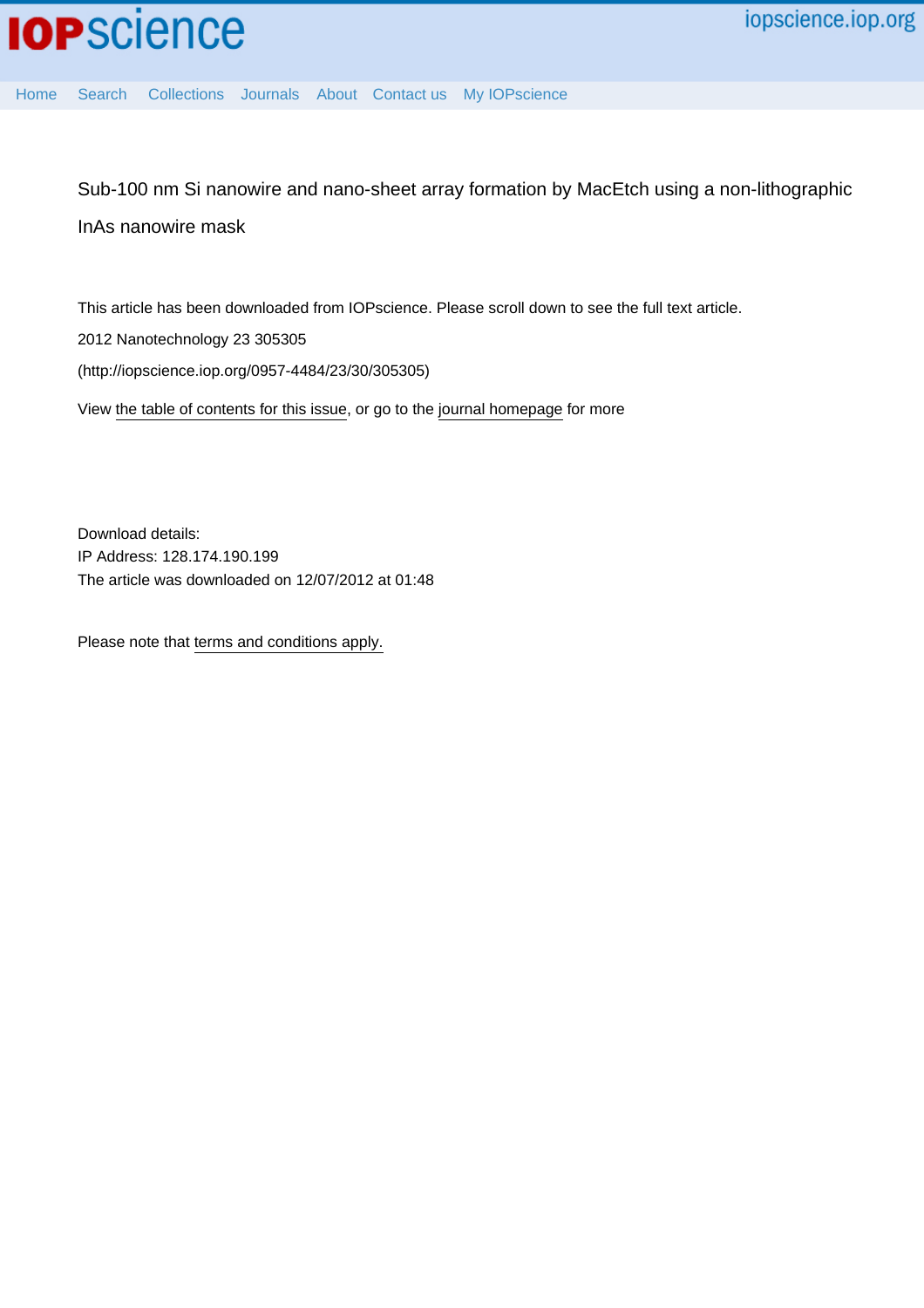# Sub-100 nm Si nanowire and nano-sheet array formation by MacEtch using a non-lithographic InAs nanowire mask

## Jae Cheol Shin, Chen Zhang and Xiuling Li

Department of Electrical and Computer Engineering, Micro and Nanotechnology Laboratory, Materials Research Laboratory, University of Illinois, Urbana, IL 61801, USA

E-mail: [xiuling@illinois.edu](mailto:xiuling@illinois.edu)

Received 9 April 2012, in final form 20 June 2012 Published 11 July 2012 Online at [stacks.iop.org/Nano/23/305305](http://stacks.iop.org/Nano/23/305305)

#### Abstract

We report a non-lithographical method for the fabrication of ultra-thin silicon (Si) nanowire (NW) and nano-sheet arrays through metal-assisted-chemical-etching (MacEtch) with gold (Au). The mask used for metal patterning is a vertical InAs NW array grown on a Si substrate via catalyst-free, strain-induced, one-dimensional heteroepitaxy. Depending on the Au evaporation angle, the shape and size of the InAs NWs are transferred to Si by Au-MacEtch as is (NWs) or in its projection (nano-sheets). The Si NWs formed have diameters in the range of  $\sim$ 25–95 nm, and aspect ratios as high as 250 in only 5 min etch time. The formation process is entirely free of organic chemicals, ensuring pristine Au–Si interfaces, which is one of the most critical requirements for high yield and reproducible MacEtch.

(Some figures may appear in colour only in the online journal)

### 1. Introduction

In recent years, silicon (Si) nanowires have shown unique properties that could lead to significant breakthroughs in conventional electrical, optical, and energy harvesting and storage devices [\[1](#page-5-0)[–4\]](#page-5-1). For example, high aspect ratio Si nanowires could enhance the energy capacity and lengthen the life cycle of lithium batteries [\[1\]](#page-5-0); radial p–n junctions in nanowires increase the carrier collection efficiency of a photovoltaic device [\[2\]](#page-5-2); nanowire arrays on a surface increase light trapping from the solar spectrum [\[5\]](#page-5-3); thermal conductivity of Si nanowires smaller than ∼50 nm in diameter is predicted to be significantly lower than that of bulk Si while the electrical conductivity and Seebeck coefficient are not greatly effected, leading to applications in thermoelectric devices [\[3,](#page-5-4) [6\]](#page-5-5). For these reasons, the formation of very thin and high aspect ratio Si nanowire arrays has been researched extensively in recent years [\[7–](#page-5-6)[11\]](#page-5-7).

To produce high aspect ratio Si nanowire arrays, either a bottom-up (i.e. growth) [\[9\]](#page-5-8) or top-down (i.e. lithography and etching)  $[10]$  approach can be used. The most commonly used bottom-up approach can provide very thin Si nanowires

by tuning the size of the metal catalysts using the vapor–liquid–solid (VLS) growth method. For example, a Si nanowire array with an average diameter of 39 nm has been grown using 20 nm size of Au colloids and the aspect ratio of nanowires reached 100 [\[9\]](#page-5-8). However, metal catalyzed VLS growth results in the incorporation of metal impurities in the nanowires, which potentially create deep levels in the bandgap and degrade device performances [\[12\]](#page-5-10). One of the top-down approaches, metal assisted chemical etch (MacEtch), a wet but directional etching method, has been widely used to generate Si nanowires recently [\[13–](#page-5-11)[15\]](#page-5-12). The MacEtch solution consists of a mixture of an oxidizing agent and an acid. The most commonly used combination for MacEtch of Si is hydrofluoric acid (HF) and hydrogen peroxide  $(H_2O_2)$ . The oxidizing agent (i.e.  $H_2O_2$ ) generates free holes  $(h<sup>+</sup>)$  catalyzed by the metal (e.g. Au), which is not consumed. These holes oxidize Si at the metal–semiconductor interface and HF removes the oxidized silicon to solution. Under controlled conditions, etching only takes place in metal covered areas, so that an array of Si nanowires can be produced when a metal mesh pattern is used [\[13,](#page-5-11) [14\]](#page-5-13). The aspect ratio of the nanowire produced is essentially limited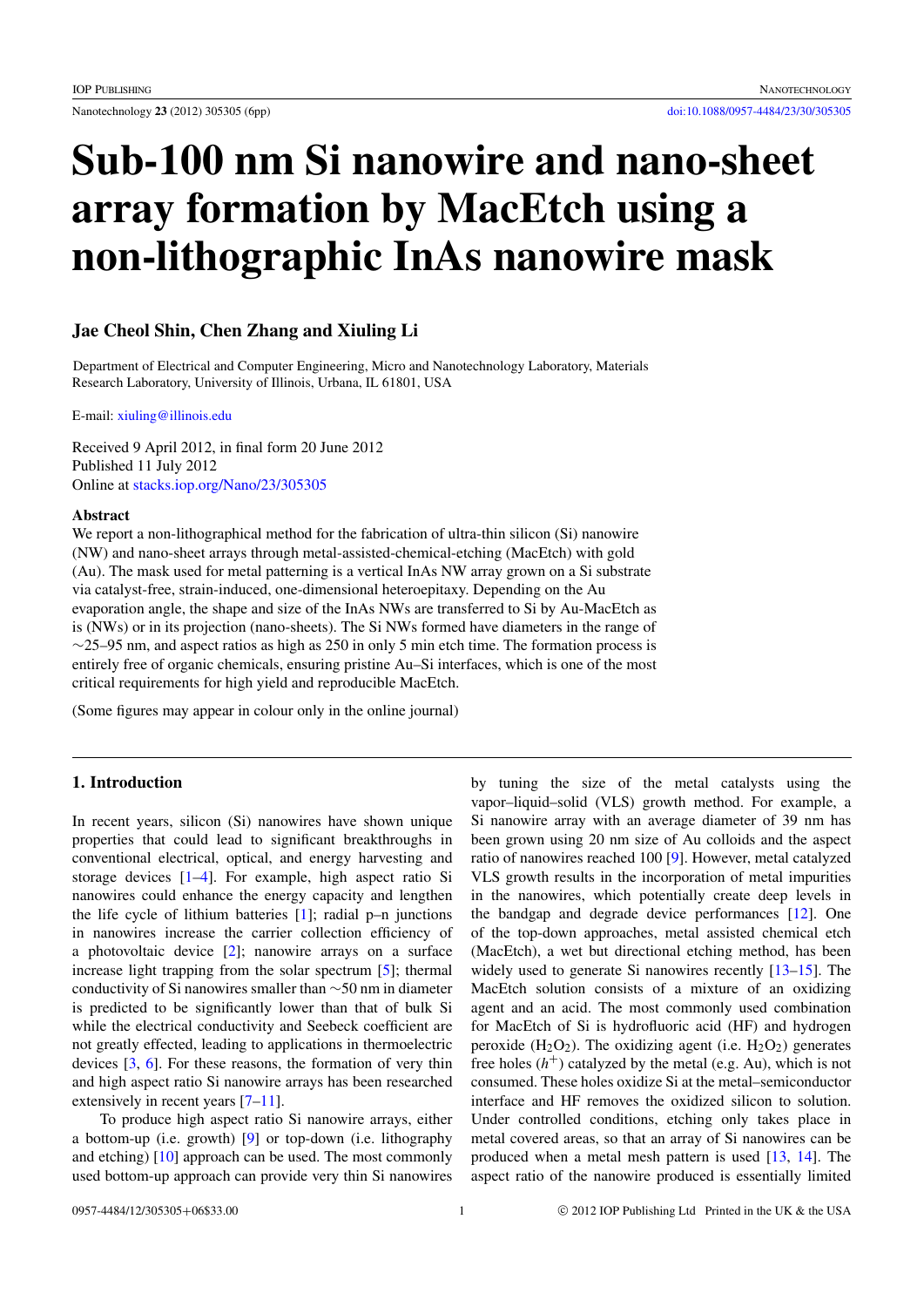<span id="page-2-0"></span>

Figure 1. Illustration of the process sequence to form the Si nanowire array and the corresponding SEM image at each stage: (a) grow InAs nanowires on a Si(111) substrate; (b) deposit a thin Au film on the InAs nanowire mask; (c) selectively remove the InAs nanowires in piranha solution; and (d) form Si nanowires by MacEtch.

by etching time, because etching takes place only directly underneath the metal catalysts under controlled conditions. MacEtch is presumably free of surface damage compared to dry etching because no high energy ions are involved in the process. Moreover, MacEtch does not cause metal contamination compared to VLS growth. MacEtch takes place at room temperature, thus the metal catalysts cannot be incorporated in the core of the Si nanowires and the metal at the surface can be readily removed by chemical solutions. To perform MacEtch, lithography techniques are commonly used to produce a mask for the generation of metal patterns on a semiconductor (e.g. Si) surface. Several methods have been used to produce sub-100 nm feature sizes including nanoimprint [\[16\]](#page-5-14), block-copolymer [\[17\]](#page-5-15), or e-beam lithography [\[18\]](#page-6-0). However, these lithography methods use organic masks such as PMMA, SU-8, or photoresists [\[10,](#page-5-9) [11\]](#page-5-7), which often stain the semiconductor surface by forming hydrocarbons. This can inhibit MacEtch if the semiconductor and metal interface is not pristine. We have recently demonstrated wafer-scale, self-assembled InAs nanowire growth on  $Si(111)$  substrates [\[19\]](#page-6-1). Here we report an organic chemical free method to reliably produce sub-100 nm diameter Si nanowire as well as nano-sheet arrays by utilizing these InAs nanowires as a mask for metal catalyst patterning in MacEtch of Si.

#### 2. Experimental details

For the growth of the InAs nanowire mask, a metal organic chemical vapor deposition (MOCVD) system (A200/4, Aixtron inc.) was used [\[19\]](#page-6-1). A Si(111) wafer (p-type,  $\rho =$  $0.15-0.25$   $\Omega$  cm) was etched in a buffered oxide etch (BOE) solution for 10 min to remove native oxide on the surface. After that, the wafer was rinsed with deionized (DI) water and dried with a  $N_2$  gun. Then, the sample was immediately loaded into the MOCVD chamber. The growth chamber was pumped down to 100 mbar and heated to the growth temperature (i.e.  $520-570$ °C) under hydrogen (H<sub>2</sub>) flow.

simultaneously switched into the reactor. The molar flows of TMIn and AsH<sub>3</sub> were  $6.7 \times 10^{-6}$  and  $4.91 \times 10^{-4}$  mol min<sup>-1</sup>, respectively. TMIn was shut off at the end of nanowire growth but AsH<sub>3</sub> flow was maintained until the reactor was cooled down to 270 ℃. InAs growth preferentially occurs along the [111] direction. Thin InAs nanowire with diameters that are adjustable in the range of ∼25–95 nm can be grown on Si(111) substrates. For MacEtch, 20 nm thick Au film was first evaporated

Trimethylindium  $[(CH<sub>3</sub>)<sub>3</sub>In, TMIn]$  and arsine  $(A<sub>5</sub>H<sub>3</sub>)$  were

on the InAs nanowire sample using an E-beam evaporator, followed by the removal of the InAs nanowires selectively from the Si substrate by etching in piranha solution (i.e.  $H_2SO_4:H_2O_2$ ) for 10 min with sonication. An Au mesh pattern is thus formed with the mesh size defined by the InAs nanowire diameter. The volume ratio of the MacEtch solution used for producing vertical Si nanowires was 5, 1, and 1 for concentrated HF,  $H_2O_2$ , and EtOH, respectively. The ratio of  $H_2O_2$  had to be increased for producing the slanted Si nanowire array. The typical etching rate was  $\sim$ 3  $\mu$ m min<sup>-1</sup>. After MacEtch, the Si nanowire sample was rinsed in methanol and dried on a hotplate  $(70\degree C)$  to prevent clumping or breaking of the nanowires. The morphology of nanowires was characterized by SEM (Hitachi-S4800).

## 3. Results and discussion

The fabrication process of the sub-100 nm thin Si nanowire arrays is illustrated schematically along with SEM images in figure [1.](#page-2-0) In step (a), vertical InAs nanowires are grown on a Si(111) substrate. The self-assembled InAs nanowires are grown in the [111] direction and have six  $\{1\overline{1}0\}$  side facets [\[19\]](#page-6-1). This is followed by step (b): the deposition of an Au film on the InAs nanowire mask sample. In step (c), InAs nanowires are completely removed chemically and a holey Au pattern is left on the Si surface. The hole is hexagonal which is identical to the InAs nanowire cross section. It is worth noting that 100% liftoff rate with clean cut edges is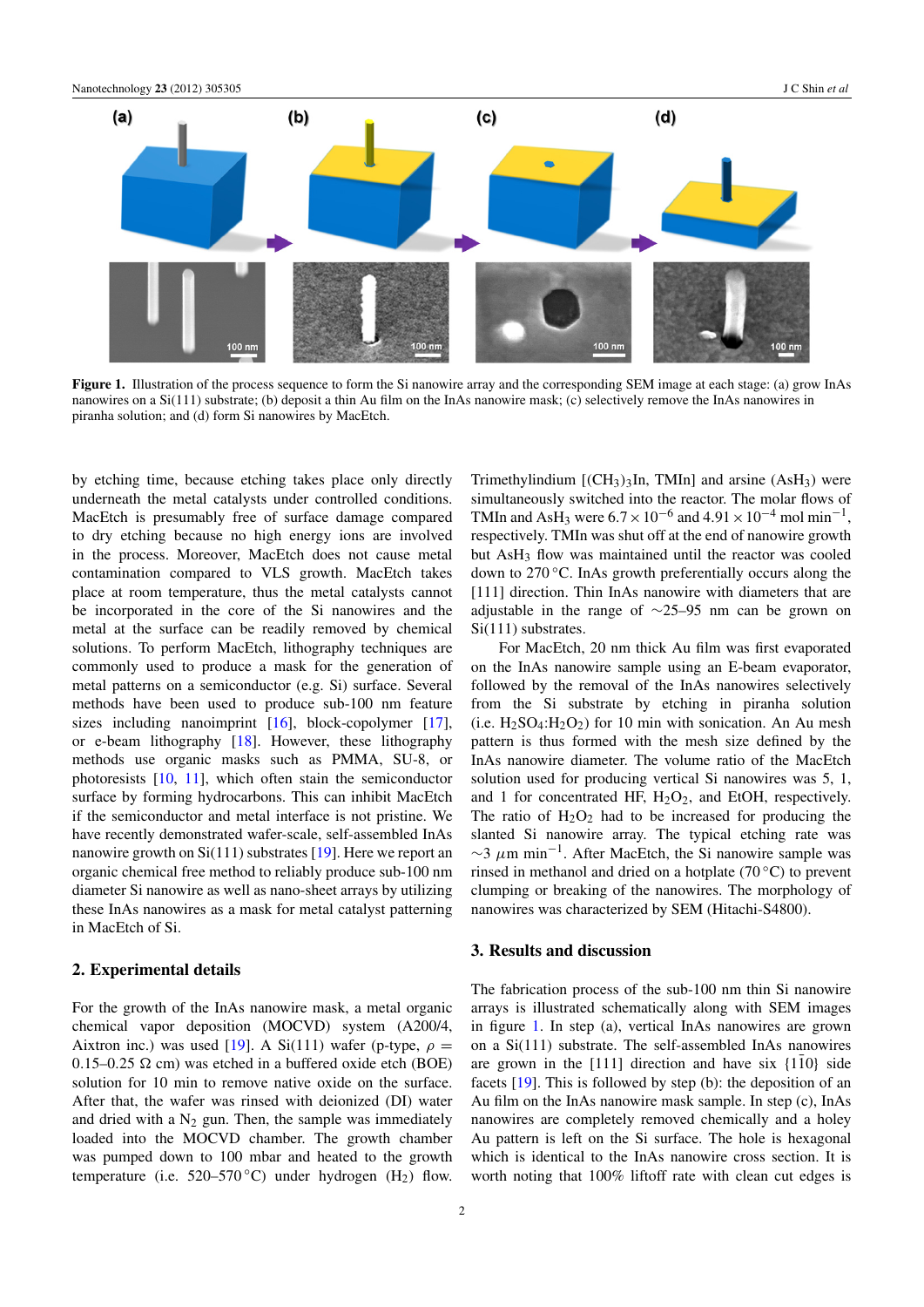<span id="page-3-0"></span>

Figure 2. A heteroepitaxially grown vertical InAs nanowire array on a Si(111) substrate: (a) 45° tilted and (b) side-view SEM images.

achieved consistently for feature sizes this small (<100 nm) due to the high aspect ratio of the InAs nanowires. In step (d), the metal catalyst descends into Si by removing Si directly underneath, leaving behind Si nanowires by MacEtch. Detailed experimental conditions that are used to produce the corresponding SEM images are described in the experimental part.

An example of vertical InAs nanowires grown on a  $Si(111)$  substrate is shown in figure [2.](#page-3-0) In severely lattice mismatched systems (e.g. InAs on Si), the strain energy of the adlayer can be lowered by forming isolated islands. Under proper growth conditions, these islands preferentially elongate to the [111] direction rather than increase their sizes. Therefore, a InAs nanowire array can be grown on a Si surface regardless of the wafer size or number of wafers in the reactor. The average diameter and density of the InAs nanowire array are very uniform with below  $5\%$  variation across a  $2^{\prime\prime}$  wafer in our experiment. Although site control is not feasible because of the self-assembly nature, the diameter and density of the InAs nanowire array can be tuned by growth parameters such as temperature and V/III ratio. The density of InAs nanowire array can be controlled in a range of  $\sim$ 1 × 10<sup>8</sup> –5 × 10<sup>9</sup> cm<sup>-2</sup>. Detailed growth parameters for the growth of InAs NW arrays can be found in our previous publication [\[19\]](#page-6-1).

Figures  $3(a)$  $3(a)$ –(c) are SEM images of the InAs nanowires grown at three different temperatures. Increasing growth temperature promotes the migration of the adatom mobility on the Si surface during growth, causing the formation of larger diameter nanowires [\[19\]](#page-6-1). The controllability over InAs NW diameters allows the formation of Si nanowires with different diameters. InAs nanowires grown at 520, 540, and 570 ◦C are  $30 \pm 10$ ,  $60 \pm 10$ , and  $85 \pm 10$  nm in diameter, respectively. The diameter distribution, measured over a  $10 \times 10 \ \mu m^2$ area, is plotted in figure  $3(d)$  $3(d)$ . Note that the growth time for the nanowire mask was 5 min, resulting in 4  $\mu$ m long InAs nanowires, although the total growth time including heating and cooling time is about 1 h. Importantly, total consumption of the TMIn and AsH<sub>3</sub> sources was only  $0.005$  and  $0.7$  g, respectively, for the growth of a InAs nanowire array on a 2 inch Si wafer.

Figure [4\(](#page-4-1)a) shows an optical image of a  $\sim$ 2 × 2 cm<sup>2</sup> area of Si nanowire array produced by MacEtch. Figures  $4(b)$  $4(b)$  and (c) are the  $45°$  tilted and side-view SEM images, respectively, for the sample in (a). Figures  $4(e)$  $4(e)$ –(g) show

the Si nanowires produced from three masks with different InAs nanowire diameters (∼30, 60, and 90 nm). The average diameter of the Si nanowire array is the same as that of the InAs nanowire mask. The density of the nanowire array is  $\sim$ 1.5 × 10<sup>8</sup> cm<sup>-2</sup> inferred by the InAs nanowire density on the mask. Remarkably, the height of the vertical Si nanowires is ∼15  $\mu$ m and the aspect ratio reaches ∼250 (figure [4\(](#page-4-1)c)) after 5 min etch time. To our knowledge, this is the highest aspect ratio sub-100 nm Si nanowire array ever reported. The MacEtch concentration and etch rate have been optimized to eliminate porosity [\[11\]](#page-5-7) and generate vertical and solid Si nanowires in this case. Further MacEtch of the sample causes the Si nanowires to clump up at the top when dried due to surface tension, as shown in figure [4\(](#page-4-1)d). By varying the concentration of the MacEtch solution, a slanted Si nanowire array can also be formed (figure  $4(h)$  $4(h)$ ) [\[11\]](#page-5-7). The slanted geometry can be useful in increasing the contact area between metal and nanowire tip for better device performance [\[20\]](#page-6-2).

In addition to the nanowire geometry, unique to a high aspect ratio metal patterning mask, ultra-thin vertical Si nano-sheets can also be generated. Figures  $5(a)$  $5(a)$ –(c) illustrate the process sequence to generate Si nano-sheets. By angled evaporation and the shadowing effect of the nanowires, Au metal patterns consisting of thin slit openings can be formed. The widths of the slits correspond to the InAs nanowire widths and lengths are defined by the InAs nanowire projections in the Si substrate plane, which are determined by the evaporation angle and nanowire heights. Shown in figure [5\(](#page-5-16)d) is an SEM image of Si nano-sheets generated from 40 s Au-MacEtch by evaporating Au on the InAs nanowire mask with the sample tilted by ∼30◦ angle. The height and length of the resulting Si nano-sheets are  $\sim$ 2 and  $\sim$ 1 µm, respectively, but the thickness is only ∼60 nm. Note that the edge roughness of such narrow slits is minimal since the InAs nanowire diameter is extremely uniform and sidewalls are smooth. For example, the diameter variation of a 30 nm diameter nanowire is only  $\pm 1$  nm along the nanowire height, confirmed by TEM analysis. The edge roughness of the thin slit pattern generated by such a nanowire mask is comparable to that of the state-of-the-art nanoimprint pattern [\[21\]](#page-6-3). The ultra-thin vertical Si nano-sheets can be used for fundamental studies of two-dimensional electron or thermal transport, as well as other applications.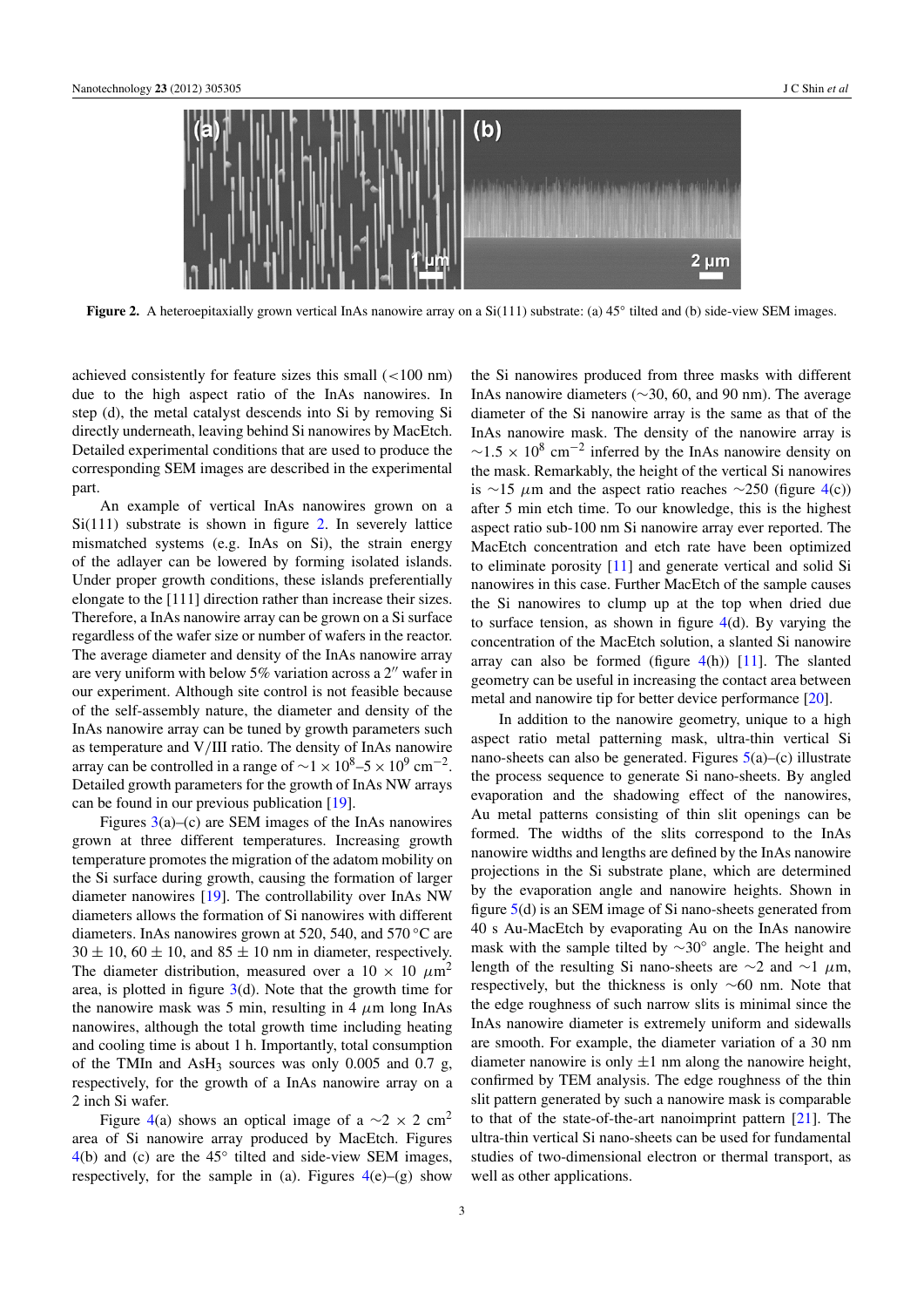<span id="page-4-0"></span>

Figure 3. Side-view SEM images of InAs nanowires grown at (a) 520, (b) 540, and (c) 570 ℃. (d) Diameter distribution of the nanowires at different growth temperature. The average diameter of the nanowire array increases with growth temperature.

<span id="page-4-1"></span>

Figure 4. MacEtch produced Si nanowire arrays using a InAs nanowire mask. (a) Optical image of the Si nanowire array on a  $2 \times 2$  cm<sup>2</sup> wafer piece. (b) 45° tilted, and (c) side-view SEM image for the sample in (a). (d) Si nanowires bundled together at the top. (e)–(g) Fabricated Si nanowires with different diameters. (h) Slanted Si nanowire array.

## 4. Conclusions

In summary, Si nanowire and nano-sheet arrays with sub-100 nm width are formed by MacEtch using a novel nonlithographical InAs nanowire mask. Relying on the chemical selectivity of heterogeneous inorganic materials (InAs versus Si in this case), the method reported here is inherently free from organics and thus from potential contamination that affects metal patterning yield and reproducibility. The InAs NW mask is cost-effective, high throughput, and scalable. The high aspect ratio nature of the nanowire mask allows the generation of not only nanowires, but also laterally elongated

ultra-thin nanostructures through shadow evaporation. With further site and density control of the InAs nanowire mask, ordered, high density, high aspect ratio ultra-thin Si nanowires and nano-sheets can be formed efficiently at a wafer-scale. The high aspect ratio Si nanowires and nano-sheets could be applicable to batteries, photovoltaics, thermoelectric devices, and 3D transistors.

## Acknowledgments

This work was supported in part by DOE DE-AR0000041 ARRA, DOE Division of Materials Science under award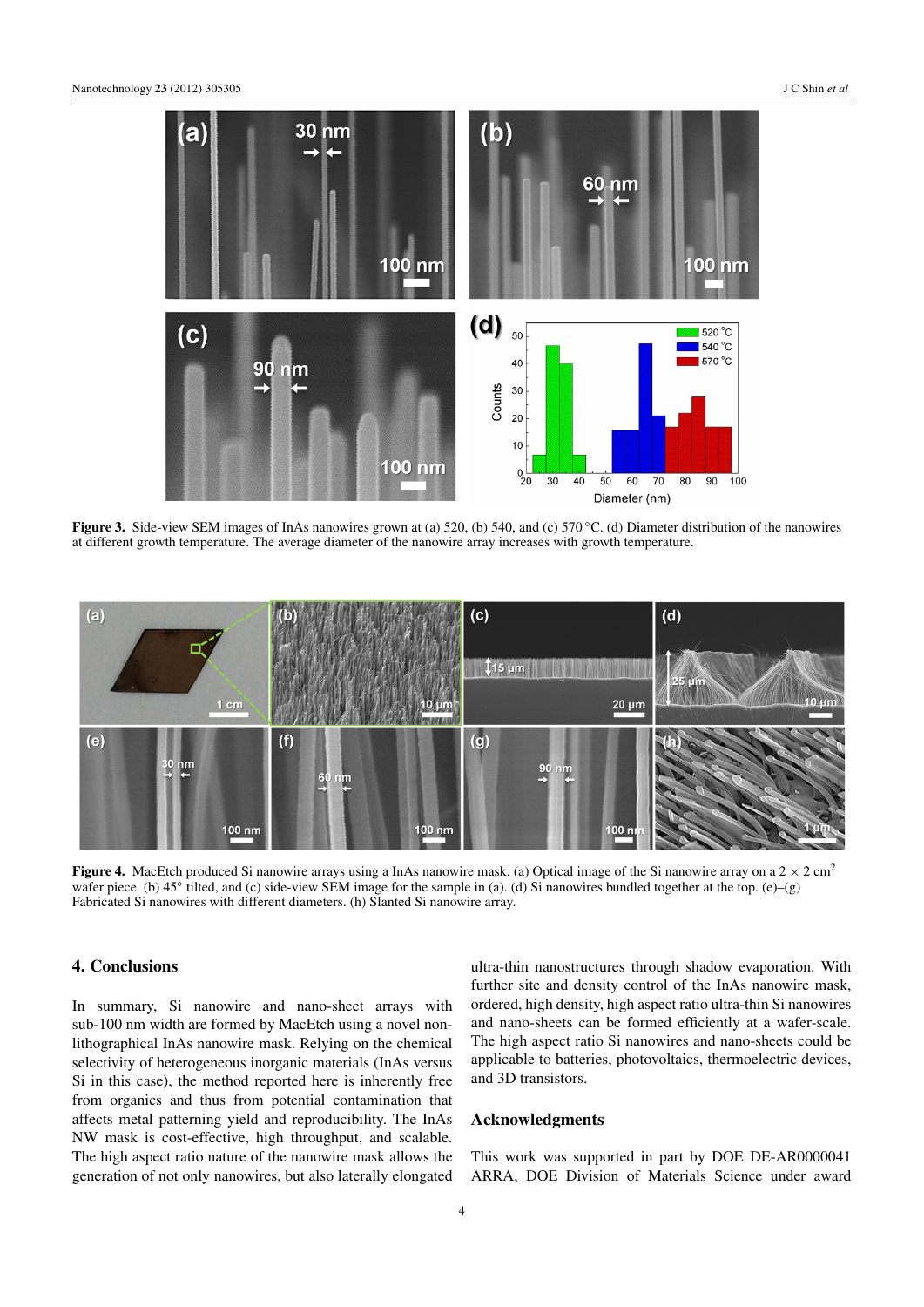<span id="page-5-16"></span>

Figure 5. Illustration (a)–(c) of the process sequence to form vertical Si nano-sheets: (a) angle evaporation of Au onto a tilted Si wafer shadowed by InAs nanowires. The dashed lines are there to guide the eyes to the InAs nanowire projection; (b) selectively etch away InAs nanowires in piranha solution to form the Au pattern with slit openings, where the slit width and length are defined by the nanowire width and evaporation angle; (c) transfer the Au slit pattern to Si by MacEtch to form Si nano-sheets. (d) SEM image of ultra-thin Si sheets after 40 s etching (height:length:thickness =  $2 \mu m$ :  $1 \mu m$ :∼0.06  $\mu m$ ). Note that the nanowire-like structures in between the nano-sheets probably originate from metal patterns formed over small islands among the tall InAs nanowires on the Si wafer.

no. DEFG02-337 07ER46471, through the Frederick Seitz Materials Research Laboratory at the University of Illinois at Urbana-Champaign and the NSF under award no. 0749028 (CMMI).

## References

- <span id="page-5-0"></span>[1] Chan C K, Peng H, Liu G, McIlwrath K, Zhang X F, Huggins R A and Cui Y 2008 High-performance lithium battery anodes using silicon nanowires *Nature Nanotechnol.*  $331-5$  $331-5$
- <span id="page-5-2"></span>[2] Tian B, Zheng X, Kempa T J, Fang Y, Yu N, Yu G, Huang J and Lieber C M 2007 Coaxial silicon nanowires as solar cells and nanoelectronic power sources *Nature* [449](http://dx.doi.org/10.1038/nature06181) [885–9](http://dx.doi.org/10.1038/nature06181)
- <span id="page-5-4"></span>[3] Hochbaum A I, Chen R, Delgado R D, Liang W, Garnett E C, Najarian M, Majumdar A and Yang P 2008 Enhanced thermoelectric performance of rough silicon nanowires *Nature* [451](http://dx.doi.org/10.1038/nature06381) [163–7](http://dx.doi.org/10.1038/nature06381)
- <span id="page-5-1"></span>[4] Boukai A I, Bunimovich Y, Tahir-Kheli J, Yu J-K, Goddard Iii W A and Heath J R 2008 Silicon nanowires as efficient thermoelectric materials *Nature* [451](http://dx.doi.org/10.1038/nature06458) [168–71](http://dx.doi.org/10.1038/nature06458)
- <span id="page-5-3"></span>[5] Garnett E and Yang P 2010 Light trapping in silicon nanowire solar cells *Nano Lett.* [10](http://dx.doi.org/10.1021/nl100161z) [1082–7](http://dx.doi.org/10.1021/nl100161z)
- <span id="page-5-5"></span>[6] Sinha S, Pop E, Dutton R W and Goodson K E 2006 Non-equilibrium phonon distributions in sub-100 nm silicon transistors *J. Heat Transfer* [128](http://dx.doi.org/10.1115/1.2194041) [638–47](http://dx.doi.org/10.1115/1.2194041)
- <span id="page-5-6"></span>[7] Huang Z, Fang H and Zhu J 2007 Fabrication of silicon nanowire arrays with controlled diameter, length, and density *Adv. Mater.* [19](http://dx.doi.org/10.1002/adma.200600892) [744–8](http://dx.doi.org/10.1002/adma.200600892)
- [8] Huang J, Chiam S Y, Tan H H, Wang S and Chim W K 2010 Fabrication of silicon nanowires with precise diameter control using metal nanodot arrays as a hard mask blocking material in chemical etching *Chem. Mater.* [22](http://dx.doi.org/10.1021/cm101121c) [4111–6](http://dx.doi.org/10.1021/cm101121c)
- <span id="page-5-8"></span>[9] Hochbaum A I, Fan R, He R and Yang P 2005 Controlled growth of Si nanowire arrays for device integration *Nano Lett.* [5](http://dx.doi.org/10.1021/nl047990x) [457–60](http://dx.doi.org/10.1021/nl047990x)
- <span id="page-5-9"></span>[10] Choi W K, Liew T H, Dawood M K, Smith H I, Thompson C V and Hong M H 2008 Synthesis of silicon nanowires and nanofin arrays using interference lithography and catalytic etching *Nano Lett.* [8](http://dx.doi.org/10.1021/nl802129f) [3799–802](http://dx.doi.org/10.1021/nl802129f)
- <span id="page-5-7"></span>[11] Chern W, Hsu K, Chun I S, Azeredo B P d, Ahmed N, Kim K-H, Zuo J-m, Fang N, Ferreira P and Li X 2010 Nonlithographic patterning and metal-assisted chemical etching for manufacturing of tunable light-emitting silicon nanowire arrays *Nano Lett.* [10](http://dx.doi.org/10.1021/nl903841a) [1582–8](http://dx.doi.org/10.1021/nl903841a)
- <span id="page-5-10"></span>[12] Allen J E *et al* 2008 High-resolution detection of Au catalyst atoms in Si nanowires *Nature Nanotechnol.* [3](http://dx.doi.org/10.1038/nnano.2008.5) [168–73](http://dx.doi.org/10.1038/nnano.2008.5)
- <span id="page-5-11"></span>[13] Huang Z, Geyer N, Werner P, de Boor J and Gösele U 2011 Metal-assisted chemical etching of silicon: a review *Adv. Mater.* [23](http://dx.doi.org/10.1002/adma.201001784) [285–308](http://dx.doi.org/10.1002/adma.201001784)
- <span id="page-5-13"></span>[14] Li X 2012 Metal assisted chemical etching for high aspect ratio nanostructures: a review of characteristics and applications in photovoltaics *Curr. Opin. Solid State Mater. Sci.* [16](http://dx.doi.org/10.1016/j.cossms.2011.11.002) [71–81](http://dx.doi.org/10.1016/j.cossms.2011.11.002)
- <span id="page-5-12"></span>[15] Li X and Bohn P W 2000 Metal-assisted chemical etching in HF/H2O<sup>2</sup> produces porous silicon *Appl. Phys. Lett.* [77](http://dx.doi.org/10.1088/0957-4484/19/34/345301) [2572–4](http://dx.doi.org/10.1088/0957-4484/19/34/345301)
- <span id="page-5-14"></span>[16] Keith J M, Gregory N, Shufeng B and Stephen Y C 2008 Wafer-scale patterning of sub-40 nm diameter and high aspect ratio  $(50:1)$  silicon pillar arrays by nanoimprint and etching *Nanotechnology* [19](http://dx.doi.org/10.1002/adfm.200900181) [345301](http://dx.doi.org/10.1002/adfm.200900181)
- <span id="page-5-15"></span>[17] Chang S-W, Chuang V P, Boles S T, Ross C A and Thompson C V 2009 Densely packed arrays of ultra-high-aspect-ratio silicon nanowires fabricated using block-copolymer lithography and metal-assisted etching *Adv. Funct. Mater.* [19](http://dx.doi.org/10.1063/1.2924311) [2495–500](http://dx.doi.org/10.1063/1.2924311)